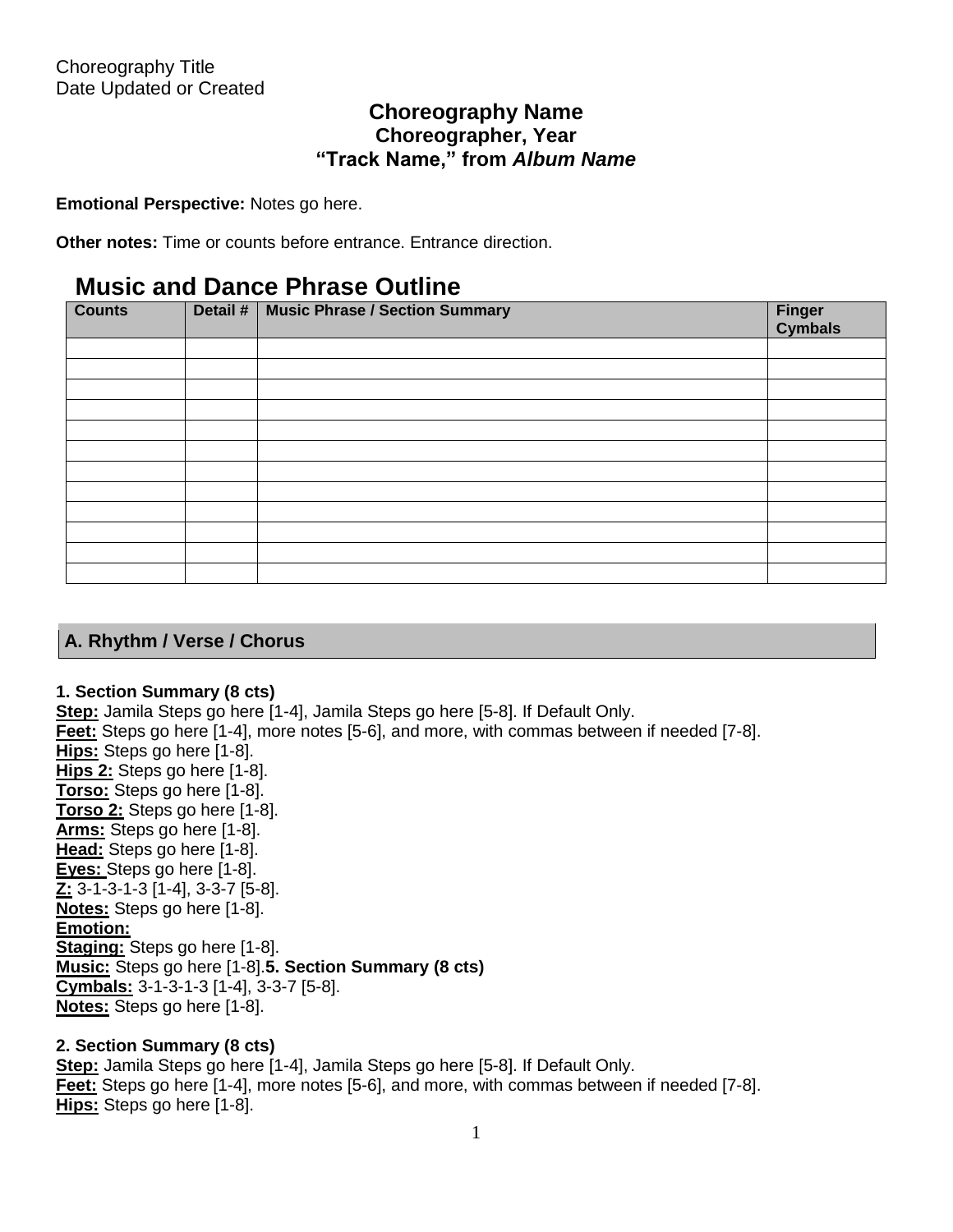Choreography Title Date Updated or Created **Hips 2:** Steps go here [1-8]. **Torso:** Steps go here [1-8]. **Torso 2:** Steps go here [1-8]. **Arms:** Steps go here [1-8]. **Head:** Steps go here [1-8]. **Eyes:** Steps go here [1-8]. **Z:** 3-1-3-1-3 [1-4], 3-3-7 [5-8]. **Notes:** Steps go here [1-8]. **Emotion: Staging:** Steps go here [1-8]. **Music:** Steps go here [1-8].**5. Section Summary (8 cts) Cymbals:** 3-1-3-1-3 [1-4], 3-3-7 [5-8]. **Notes:** Steps go here [1-8].

### **B. Rhythm / Verse / Chorus**

#### **3. Section Summary (8 cts)**

**Step:** Jamila Steps go here [1-4], Jamila Steps go here [5-8]. If Default Only. **Feet:** Steps go here [1-4], more notes [5-6], and more, with commas between if needed [7-8]. **Hips:** Steps go here [1-8]. **Hips 2:** Steps go here [1-8]. **Torso:** Steps go here [1-8]. **Torso 2:** Steps go here [1-8]. **Arms:** Steps go here [1-8]. **Head:** Steps go here [1-8]. **Eyes:** Steps go here [1-8]. **Z:** 3-1-3-1-3 [1-4], 3-3-7 [5-8]. **Notes:** Steps go here [1-8]. **Emotion: Staging:** Steps go here [1-8]. **Music:** Steps go here [1-8].**5. Section Summary (8 cts) Cymbals:** 3-1-3-1-3 [1-4], 3-3-7 [5-8]. **Notes:** Steps go here [1-8].

### **4. Section Summary (8 cts)**

**Step:** Jamila Steps go here [1-4], Jamila Steps go here [5-8]. If Default Only. **Feet:** Steps go here [1-4], more notes [5-6], and more, with commas between if needed [7-8]. **Hips:** Steps go here [1-8]. **Hips 2:** Steps go here [1-8]. **Torso:** Steps go here [1-8]. **Torso 2:** Steps go here [1-8]. **Arms:** Steps go here [1-8]. **Head:** Steps go here [1-8]. **Eyes:** Steps go here [1-8]. **Z:** 3-1-3-1-3 [1-4], 3-3-7 [5-8]. **Notes:** Steps go here [1-8]. **Emotion: Staging:** Steps go here [1-8]. **Music:** Steps go here [1-8].**5. Section Summary (8 cts) Cymbals:** 3-1-3-1-3 [1-4], 3-3-7 [5-8].